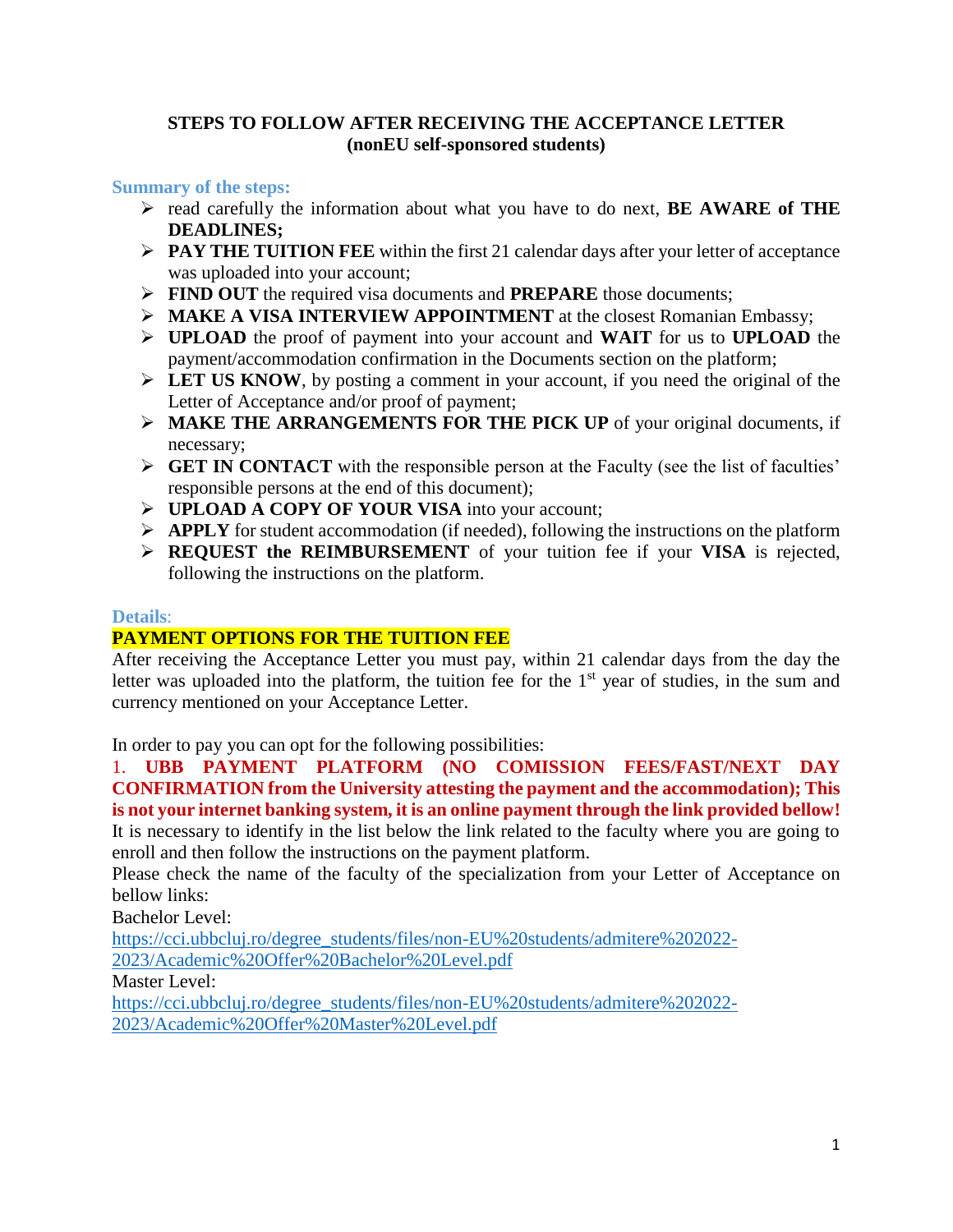After you have clicked on the link of your faculty, it is necessary to register with your full name (candidate's name as shown on the Letter of Acceptance), then you can make the payment with a credit/debit card (it doesn't need to be the candidate's card).

Payment confirmation will be sent automatically to the Center for International Cooperation, it is not necessary to upload the proof of payment on the platform.

### **Online payment link**

**Preparatory Year of Romanian Language, Faculty of Letters, <https://plati.ubbcluj.ro/en/Event/Details/125>**

**Mathematics and Computer Science:<https://plati.ubbcluj.ro/en/Event/Details/89>**

**Physics:<https://plati.ubbcluj.ro/en/Event/Details/90>**

**Chemistry and Chemical Engineering:<https://plati.ubbcluj.ro/en/Event/Details/91>**

**Environmental Sciences and Engineering:<https://plati.ubbcluj.ro/en/Event/Details/93>**

**History and Philosophy:<https://plati.ubbcluj.ro/en/Event/Details/94>**

**Political, Administrative and Communication Sciences: <https://plati.ubbcluj.ro/en/Event/Details/96>**

**Letters:<https://plati.ubbcluj.ro/en/Event/Details/98>**

**Law:<https://plati.ubbcluj.ro/en/Event/Details/100>**

**Economic Sciences and Business Administration: <https://plati.ubbcluj.ro/en/Event/Details/101>**

**European Studies:<https://plati.ubbcluj.ro/en/Event/Details/102>**

**Business:<https://plati.ubbcluj.ro/en/Event/Details/103>**

**Physical Education and Sport:<https://plati.ubbcluj.ro/en/Event/Details/104>**

**Orthodox Theology:<https://plati.ubbcluj.ro/en/Event/Details/105>**

**Theatre and Film:<https://plati.ubbcluj.ro/en/Event/Details/117>**

**Engineering:<https://plati.ubbcluj.ro/en/Event/Details/118>**

**Greek Catholic Theology:<https://plati.ubbcluj.ro/en/Event/Details/119>**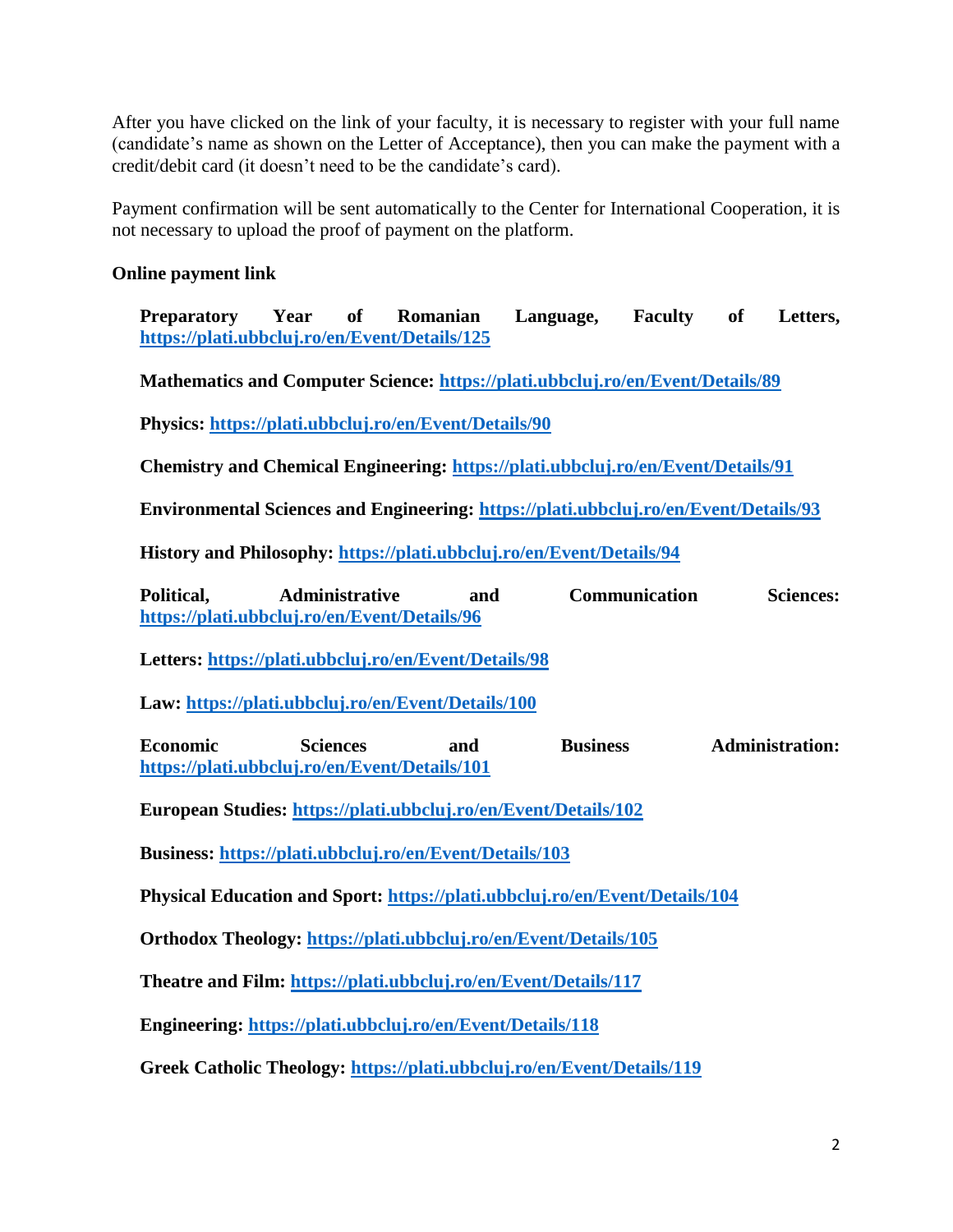### **2. BANK TRANSFER, using the bank information below (it will take up to 21 working days to obtain the confirmation of payment and accommodation)**

Bank: Banca Comerciaă Română, branch Cluj-Napoca, 10-12 George Barițiu Street, RO - 400027 Cluj-Napoca, România

#### IBAN Code: **RO 16 RNCB 0106026604700008**

SWIFT CODE: RNCBROBU

Beneficiary: Universitatea Babeş-Bolyai, address 1, M. Kogălniceanu Street, RO-400083 Cluj-Napoca, România

### **Important**!

- $\triangleright$  The person who will pay the tuition fee needs to complete the PAYMENT REFERENCE with the full name of the applicant and with the number of the Acceptance Letter;
- $\triangleright$  The bank transfer fee, if the case, will be covered by the candidate;
- You have to UPLOAD into your account the proof of payment;
- $\triangleright$  The payment has to be confirmed by the University Financial Department before we can issue a confirmation of tuition fee and accommodation. This procedure could take 5-21 working days, depending on the sending and intermediate banks.
- $\triangleright$  Please do not send emails or comments after uploading the proof of payment. We will upload the confirmation letter as soon as we receive the confirmation of the received amount from the Financial Department

3. **IN CASH OR BY CARD AT THE UNIVERSITY CASH DESK** on I.C. Brătianu Street, no. 14, Cluj-Napoca (in order to obtain the confirmation of payment of the tuition fee and accommodation it will take up to two working days) Important!

- $\triangleright$  The person who will pay the tuition fee needs to complete the PAYMENT REFERENCE with the full name of the applicant and with the number of the Acceptance Letter;
- You have to UPLOAD into your account the proof of payment.

#### **Important!**

 On the official confirmation of payment of the tuition fee and of accommodation for VISA issues, we will mention the sum that was received in the account of the University as indicated by the University Financial Department.

Please notice that once paid, the tuition fee can be refunded only in the event that the enrollment has not been done at the Faculty and the candidate has not entered in Romania. If the enrollment process at the Faculty has been carried out, the tuition fee cannot be refunded.

If your visa is denied, the tuition fee can be reimbursed, if not enrolled. In order to receive your money back, you will have to upload into the platform the following documents:

- **WRITTEN AND SIGNED STATEMENT**, in which you will explain your situation and your personal bank details;
- **PROOF** that your **VISA was rejected**.

In the event of reimbursement, the bank transfer costs are borne by the applicant.

### **VISA documents released by Babeș-Bolyai University**: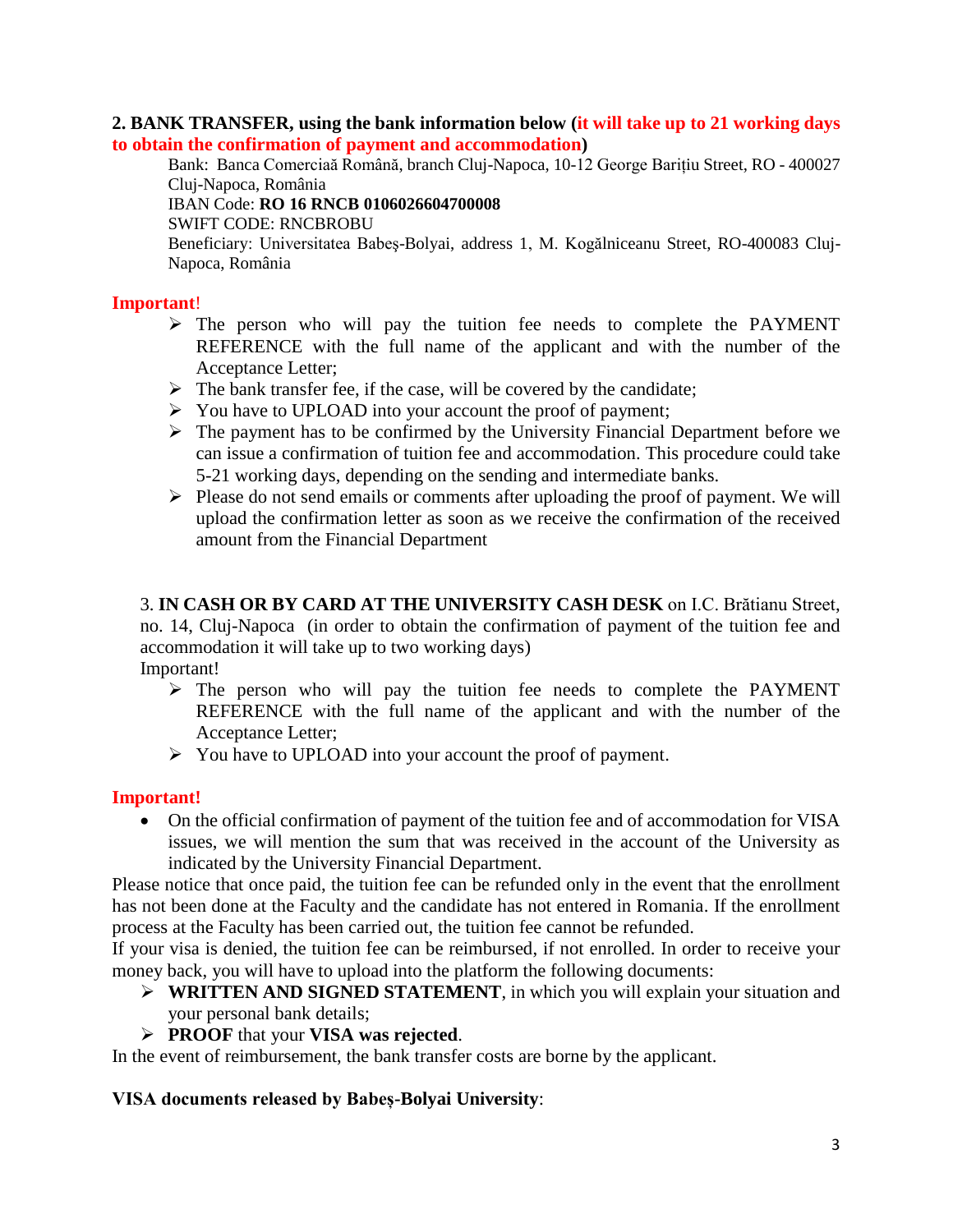- 1. **ACCEPTANCE LETTER** (issued by the Ministry of Education and UPLOADED into your account);
- 2. **CERTIFICATE OF CONFIRMATION FOR TUITION FEE PAYMENT AND ACCOMMODATION** (issued by the university and UPLOADED into your account).

The next step is that the applicant needs to check with the closest Romanian Embassy which is the procedure for VISA and what documents they require, which in ORIGINAL and which in COPY. In the event the Romanian Embassy requires documents in original that are at Babeș-Bolyai University, it is advisable that the applicant requests all the documents at once, so that the University staff prepares all the documents and sends them to the applicant one time.

The applicant can opt for one of the following possibilities to get their documents:

- **PICK UP THE DOCUMENTS FROM THE CENTER FOR INTERNATIONAL COOPERATION**:
- in person;
- to nominate someone (a friend, relative, etc.) by sending us a message into the platform specifing the name of the empowered person to collect the documents.

The nominee needs to make an appointment at Mrs. Corina Todea, at the following link: <https://www.calendis.ro/cluj-napoca/centrul-de-cooperari-internationale-al-ubb/b>

- **REQUEST THIS OPTION, WAIT FOR US TO CONFIRM** and after that **ARRANGE, PAY** and receive the original by **FAST COURRIER**:
- 1. Please make all requests in your account on the online admission platform
- 2. Please wait for our confirmation before sending the courier to pick up your documents

3. Please make sure the name of the student (the same as in the Acceptance letter) is mentioned in the courier pick up order

4. Please note that we are receiving a lot of requests at this time, therefore this process may take longer.

The applicant makes all the arrangement necessary that a courier company takes the documents from the address of the Center for International Cooperation (68, Avram Iancu Street, Postal Code: 400083, Center for International Cooperation, Babeș-Bolyai University, Cluj-Napoca, Cluj County, Romania; Contact person: Andreea Bianca URS, e-mail: andreea.urs@ubbcluj.ro). All the expenses charged by the courier company are borne by the applicant. It is mandatory that the applicant informs us about the date and time the courier will take the documents, by sending a message into the platform.

**Note**!: Before arranging the shipment pick up please verify with the Embassy the list documents you need in ORIGINAL, so we can send them all at once to avoid paying additional fees. We advise to check<https://www.woot.ro/> for courrier services.

# **RECEIVED DOCUMENTS SHIPPED VIA ROMANIAN NATIONAL POST SERVICES-NO TRACKING NUMBER AVAILABLE**

The staff of the Center for International Cooperation sends the documents via the National Post Services at an address indicated by the applicant (*that could take several weeks*).

YOU WILL NEED TO COMMUNICATE US IN WHICH WAY YOU WISH TO RECEIVE THE ORIGINAL DOCUMENTS! The entire correspondece has to take place on the platform, using your personal account!

# **VISA**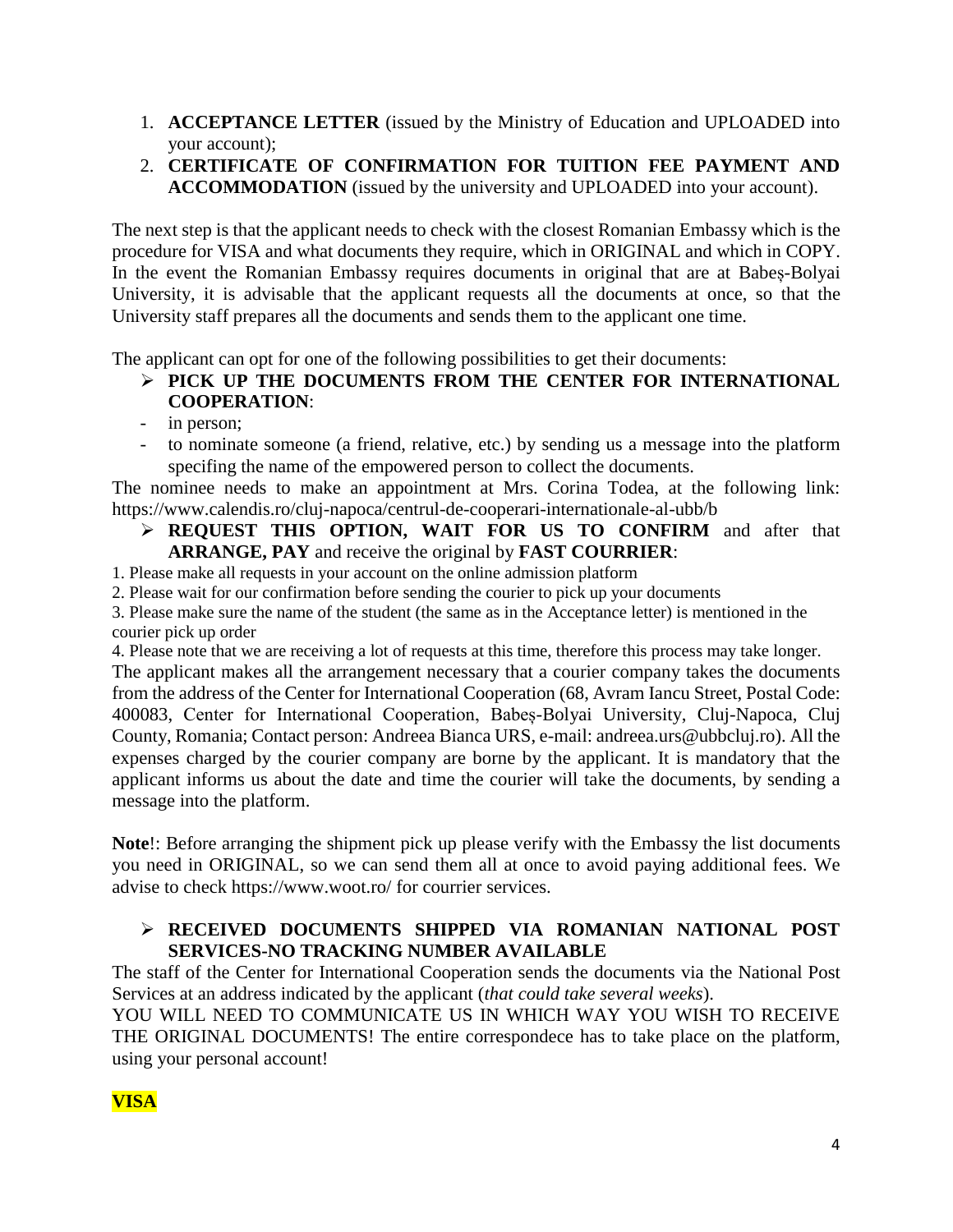The applicant is responsible with the entire VISA procedure (information concerning the documents, appointments, etc.)

Steps:

- 1. Contact the closest Romanian Embassy to find out which are the necessary documents;
- 2. Gather the necessary documents. Paying the tuition fee at UBB, sending the confirmation of payment, requesting the Letter of Acceptance and the Confirmation of payment and accommodation Letter as described above;
- 3. Make an appointment and go there to submit the documents.

### **ACCOMMODATION (ONLY AFTER YOU HAVE RECEIVED YOUR VISA)**

You may request a place in the university's dorm **only after you have received your visa, aproximately one week before your arrival to Cluj Napoca (Romania).** 

The entire process will be done online, using your admission account. Please follow the instructions on the platform. If your application will be aproved, you will receive a task into your account, with all the details concerning the number of the dorm and the documents that you will have to submit at the administrator.

# **Important!**

- **You may apply for an accommodation place starting from September 18th, 2022, and you will get accommodation not earlier than September 30th, 2023**.
- $\triangleright$  The accommodation places will be given to students in the order of their arrival starting from September  $30<sup>th</sup>$ , within the limit of available places. If no more places are available at the time of arrival, students will have to arrange a private accommodation (on their own cost).
- There are **2 TYPES OF ACCOMMODATION FEES**: per day and per month. You will be allow to pay the monthly rate only after you are enrolled at the faculty. GO to the faculty as soon as possible in order to avoid paying a high rate for the accommodation.
- **YOU CANNOT CHOOSE THE DORM OR THE ROOM**. The applicant cannot request a specific dorm or a specific room, they will be allocated a place in the order of their arrival. Once you were allocated a room in a dorm, no changes are admitted. *The University campus does not have single rooms available for students.*
- $\triangleright$  The applicant must inform the Center for International Cooperation about any changes related to the date and time of arrival, at least 3 working days prior to arrival.

At the moment of the check-in you need to present the following documents:

- $\triangleright$  copy of your passport;
- $\triangleright$  passport sized printed photo;
- $\triangleright$  vaccination certificate (complete scheme);
- $\triangleright$  to pay the accommodation fee;
- to be enrolled at the faculty (*if not, you will have to pay a higher per night fee*).

You will sign an accommodation contract only after you have a student ID number (received after enrollment) and you need to pay the rent at the dorm, in cash in the Romanian national currency (LEI/RON). You will be communicated at this stage the rules of accommodation, as well.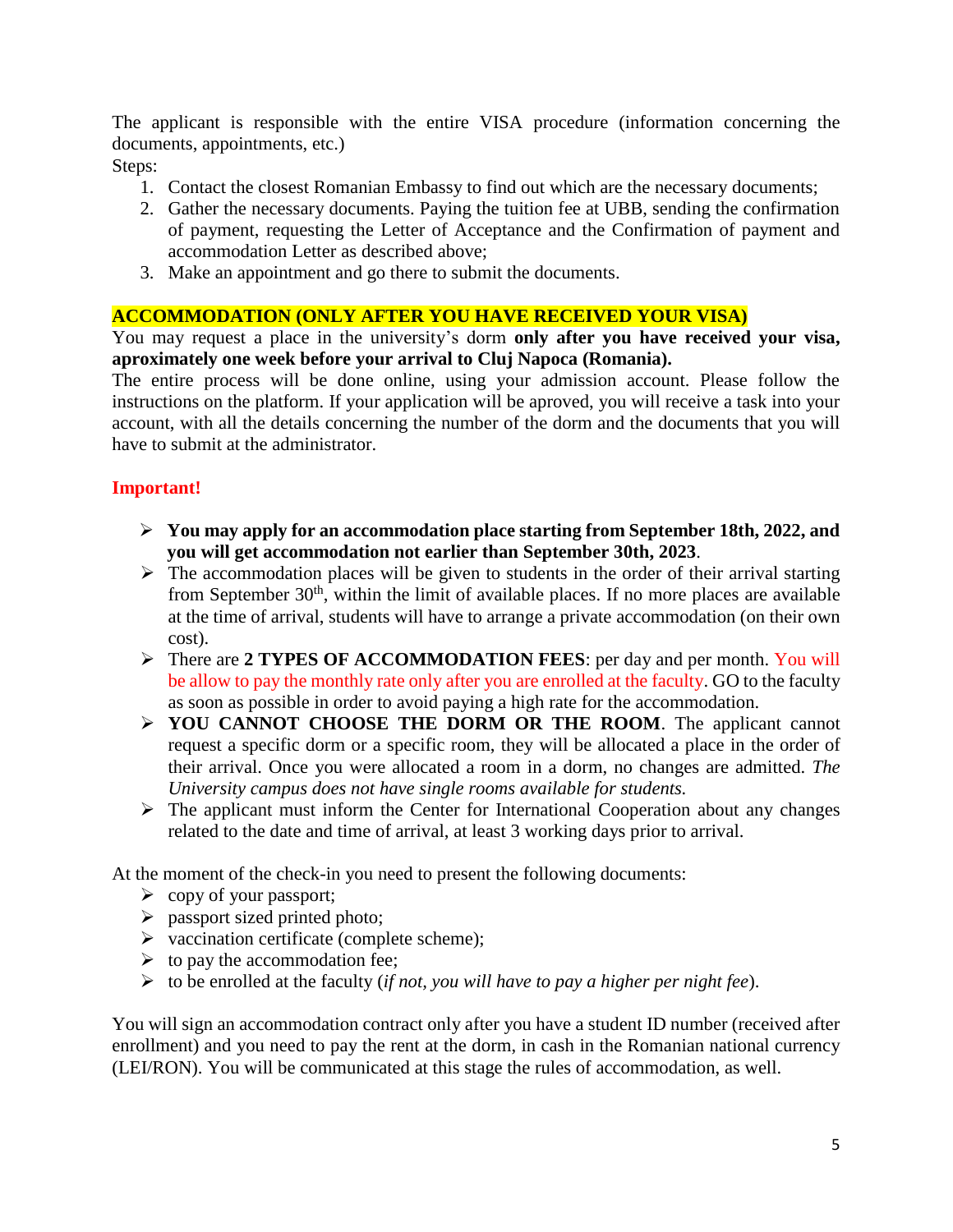The accommodation you sign for the academic year 2022-2023 is valid until early July 2023. Those who will continue the studies at UBB and for some reason they cannot go home for summer holiday, they might receive accommodation in an university dorm over the summer holiday July-September 2023. They will have to fill out another form in the middle of June 2023 (application form posted on the website of the Center for International Cooperation).

### **For more details concerning the accommodation please read our specific accommodation guide, available online, on CCI's web page.**

### **ENROLLMENT AT THE FACULTY**

As soon as you are granted the study visa, you need to contact the responsible person at your Faculty, in order to follow the necessary steps for enrollment. The name and the contact information of the responsible person can be found below. Please consider that you need to enroll at your faculty right after your arrival in Cluj/Romania, but no later than the beginning of the first semester exam session! Changes might appear any time. We will post the details, if the case, on our webpage.

The university year 2022-2023, starts on October 3rd, 2022, and it is recommended to arrive to Cluj and start your classes arround this date. For those applicant, who for some reason will not be able to arrive by the begining of October, might come and enroll as soon as possible after this date, but no later than **January 20th, 2023. Please note that students who arrive later will need to catch up for the lost courses on their own.** 

#### **Please check the structure of the academic year 2022-2023 on bellow link:**

[https://www.ubbcluj.ro/en/studenti/invatamant/structura\\_anului\\_universitar](https://www.ubbcluj.ro/en/studenti/invatamant/structura_anului_universitar)

After the last day of enrollment of January  $20<sup>th</sup>$ , 2023 you will not be allowed to enter the country if you are not enrolled at the faculty.

After enrollment you will receive an institutional e-mail and password (name.surname@ubbcluj.ro), where the University will send updates and information related to your student status and activity. Check and use this address during your studies. All the official emails will be sent on your UBB official e-mail address.

| crt.             | <b>Nr. Faculty</b>                    | Name of the person in<br>charge | <b>Contact details</b>                                            |
|------------------|---------------------------------------|---------------------------------|-------------------------------------------------------------------|
| 11 .             | <b>Biology and Geology</b>            | Carmen BOCHIS                   | E-mail:<br>cbochis2004@yahoo.com                                  |
| $\overline{2}$   | <b>Business</b>                       | Lidia BEUDEAN                   | E-mail:<br>lidia.beudean@ubbcluj.ro                               |
| $\beta$ .        | Chemistry and Chemical<br>Engineering | Ioana CRISTEA                   | E-mail:<br>ioana.cristea@ubbcluj.ro                               |
| $\overline{A}$ . | Law                                   | Simona Maria POP                | E-mail:<br>$\sin$ ona.pop@law.ubbcluj.ro<br>Phone: +4 0264/450443 |

#### **Contact information persons in charge of international students within UBB faculties**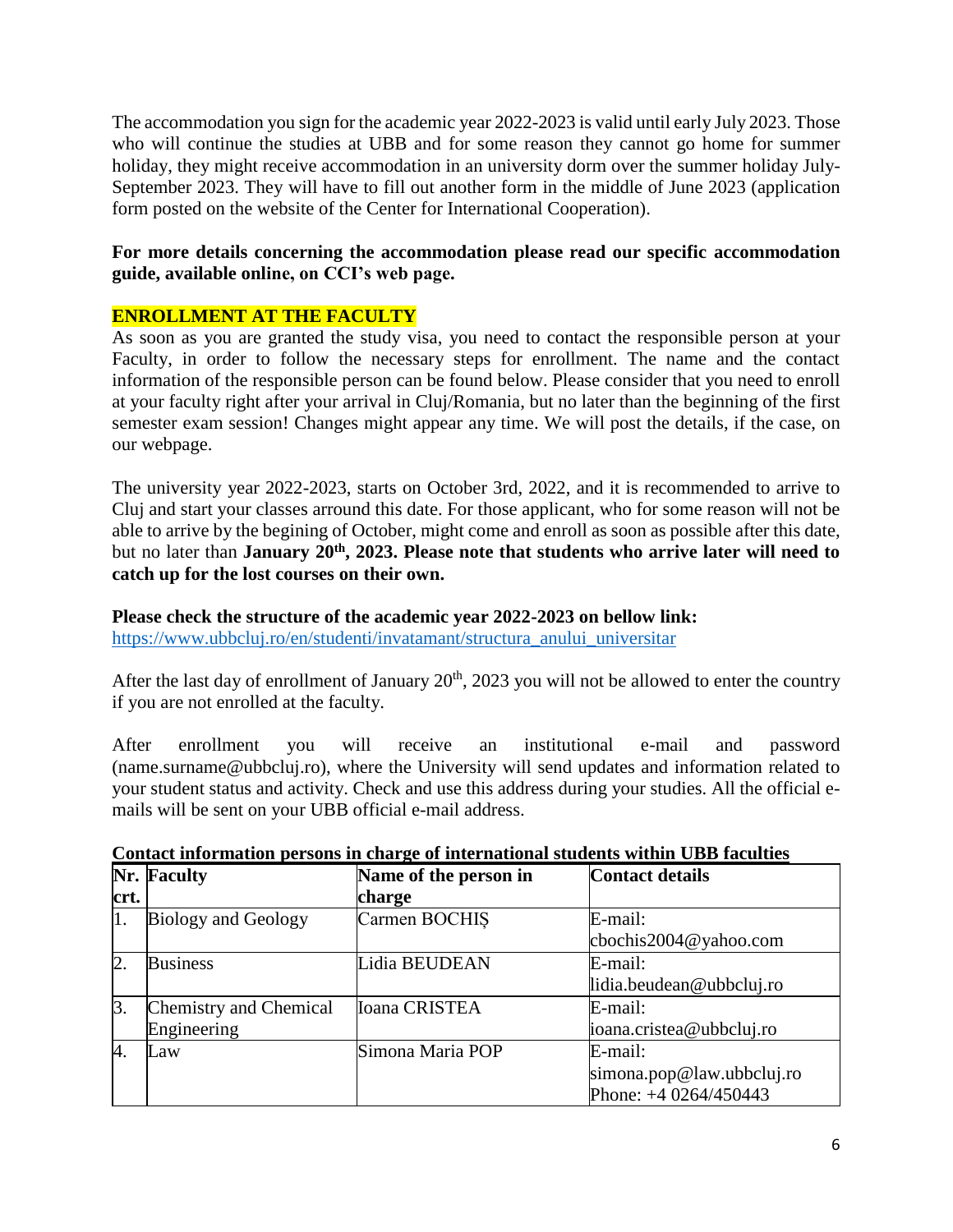| 5.  | Physical Education and                                | Letiția MORARIU            | E-mail:                                                       |
|-----|-------------------------------------------------------|----------------------------|---------------------------------------------------------------|
|     | Sport                                                 |                            | letitia.morariu@ubbcluj.ro                                    |
| 6.  | Physics                                               | Romana NEMES               | E-mail:                                                       |
|     |                                                       |                            | romana.nemes@phys.ubbcluj.ro                                  |
|     |                                                       |                            | Phone: +4 0264/405328                                         |
| 7.  | Geography                                             | Cristina TĂNĂSESCU         | E-mail:                                                       |
|     |                                                       |                            | cristina.tanasescu@ubbcluj.ro                                 |
| 8.  | <b>History and Philosophy</b>                         | Simona DOMBI               | E-mail:                                                       |
|     |                                                       |                            | dombi.simona@ubbcluj.ro                                       |
| 9.  | Letters                                               | Ramona IORDACHE            | E-mail:                                                       |
|     |                                                       |                            | (for the Romanian Preparatory ramona.iordache@lett.ubbcluj.ro |
|     |                                                       | Year)                      | Phone +4 0264/534898                                          |
|     |                                                       |                            |                                                               |
|     |                                                       | VIGH Katalin               | E-mail:                                                       |
|     |                                                       |                            | katalin.vigh@lett.ubbcluj.ro                                  |
|     |                                                       |                            | Phone: 0264/534898                                            |
|     | 10. Mathematics and Computer Iuliana Elena COCEAN     |                            | E-mail:                                                       |
|     | Sciences                                              |                            | julianacocean@math.ubbcluj.ro                                 |
|     |                                                       |                            | Phone: $+40264/405300$ ,                                      |
|     |                                                       |                            | ext. 5245                                                     |
| 11. | Psychology and Education MEGYESI Judit                |                            | E-mail:                                                       |
|     | Sciences                                              |                            | judit.megyesi@ubbcluj.ro                                      |
|     |                                                       |                            | Phone: +4 0264/445206                                         |
| 12. | Sociology and Social Work Mihaela Ana ALBU            |                            | E-mail:                                                       |
|     |                                                       |                            | mihaela.albu@ubbcluj.ro                                       |
|     |                                                       |                            | Phone: +4 0264/424674                                         |
|     | 13. European Studies                                  | Raluca Goia                | E-mail:                                                       |
|     |                                                       |                            | raluca.goia@ubbcluj.ro<br>Phone: +4 0264/405300               |
|     |                                                       |                            | ext. 5970                                                     |
|     | 14. Economics and Business                            | <b>GABOR Anna Karolina</b> | E-mail:                                                       |
|     | Administration                                        |                            | karolina.gabor@econ.ubbcluj.ro                                |
|     |                                                       |                            | Phone: $+40264/418654$                                        |
|     |                                                       |                            | ext. 5866                                                     |
|     | 15. Environmental Science and Gabriel Cristian DOBREI |                            | E-mail:                                                       |
|     | Engineering                                           |                            | gabriel.dobrei@ubbcluj.ro                                     |
|     | 16. Political, Administrative                         | Arina NEAGU                | E-mail: neagu@fspac.ro                                        |
|     | and Communication                                     |                            | Phone: $+40264431505$ ,                                       |
|     | Sciences                                              |                            | ext. 6261                                                     |
| 17. | Theatre and Film                                      | Carmen SUMA                | E-mail:                                                       |
|     |                                                       |                            | carmen.suma@ubbcluj.ro                                        |
| 18. | <b>Orthodox Theology</b>                              | <b>Cosmin TRIF</b>         | E-mail:                                                       |
|     |                                                       |                            | cosmin.trif@ubbcluj.ro                                        |
| 19. | Greek-Catholic Theology                               | Adina PEȘTEAN              | E-mail:                                                       |
|     |                                                       |                            | adina.pestesan@ubbcluj.ro                                     |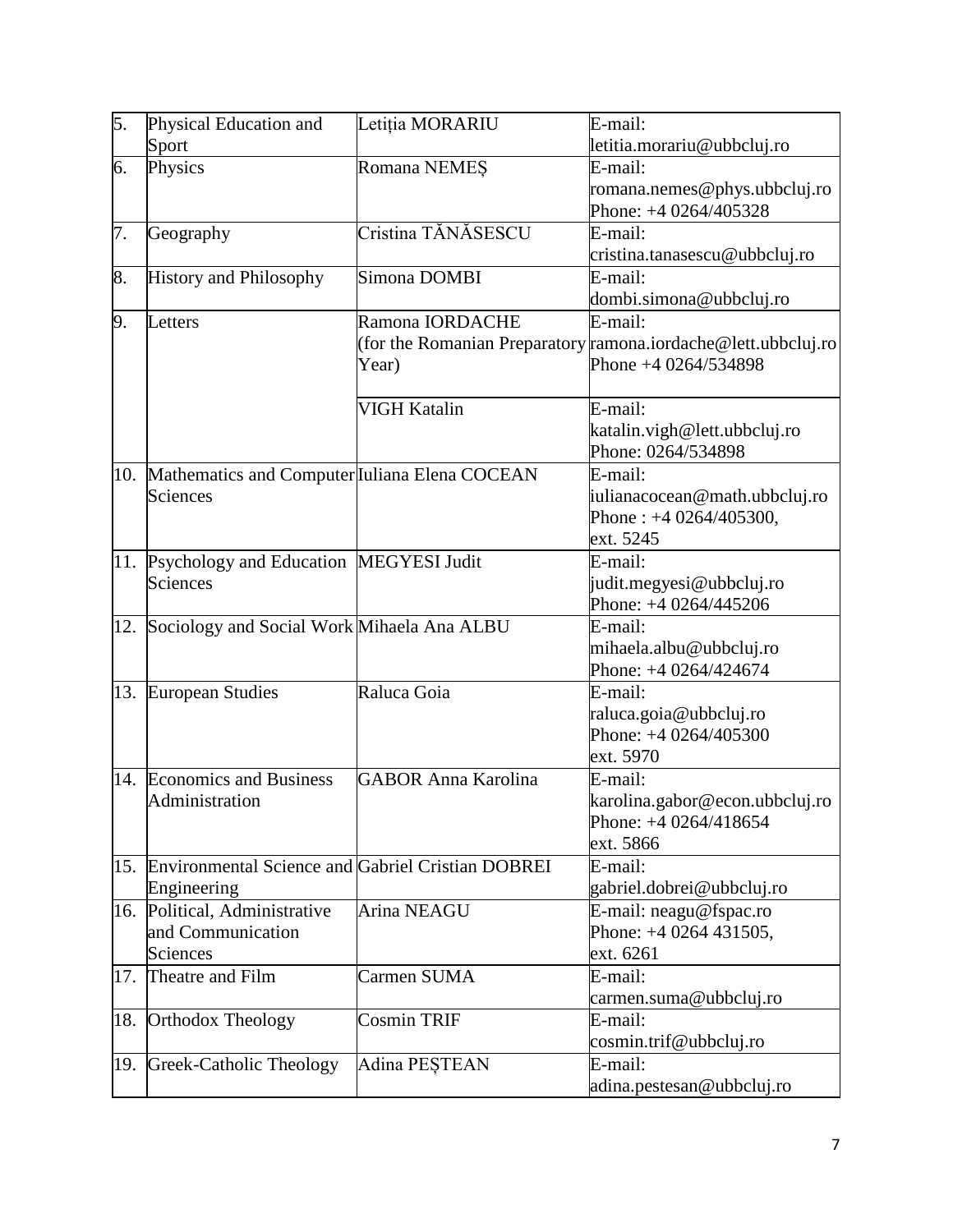| 20. | Reformed Theology and | <b>SALLAI</b> Timea                                     | E-mail:                       |
|-----|-----------------------|---------------------------------------------------------|-------------------------------|
|     | Music                 |                                                         | timea.sallai@ubbcluj.ro       |
| 21. |                       | Roman-Catholic Theology BERECZKI Gyöngyvér Tünd E-mail: |                               |
|     |                       |                                                         | bereczki.gyongyver@ubbcluj.ro |
|     |                       |                                                         | Phone: +4 0745252659          |
| 22. | Engineering           | Magdalena ADELMANN                                      | E-mail:                       |
|     |                       |                                                         | magdalena.adelmann@ubbcluj.r  |
|     |                       |                                                         |                               |

### **For more details concerning the higher education's rules please read the Freshmans' guide, available online, on CCI's web page.**

#### **STUDENT TUTORS**

Please register on our website using the Unibuddy facility in order to find a tutor.

In case of more support needed, AIESEC Organization in Cluj-Napoca will offer tutors to international student. In this regard, please contact Mr. Adrian Ardelean at adrian.ardelean@aiesec.net and present your situation. Please notice that the organization is independent of Babeș-Bolyai University.

#### **HEALTH INSURANCE**

Students of maximum 26 years of age do not need a health insurance. For more information regarding the public health insurance you can access: [Casa Națională de Asigurări de Sănătate –](https://cnas.ro/) [Eficacitate și accesibilitate pentru sănătate \(cnas.ro\)](https://cnas.ro/). You can also opt for private health insurance brokers, that you will choose yourself.

**For more details concerning the health issues, please read the Freshmans' guide, available online, on CCI's web page.** 

#### **TEMPORARY RESIDENCE PERMIT**

The temporary residence permit for studies is an extension of the study visa. It is valid for the entire duration of your studies, on condition that you remain enrolled.

**Attention**! Your VISA is valid for a limited time period. **Within the first 30 days after you enter Romania, you will have to apply for a temporary residence card.** The entire application process is your responsibility.

Please check the residence permit procedure at the following link: [http://igi.mai.gov.ro/en/content/residence-permit.](http://igi.mai.gov.ro/en/content/residence-permit?fbclid=IwAR0UWoc5zjctES20EY0B90DIn_5ttumbSfZR9ZBWgdy06I2PJA2l96glMPg)

The application can be done online, by uploading the documents at the following link: [https://portaligi.mai.gov.ro/portaligi/.](https://portaligi.mai.gov.ro/portaligi/) After you submit the documents online, the employers the of the Romanian Immigration Office will send you the confirmation/clarification message and the appointment details for submission of the printed documents.

The students enrolled in the Preparatory year of Romanian language will receive a residence permit valid for one year. After the graduation of the preparatory year, they must apply for a new Letter